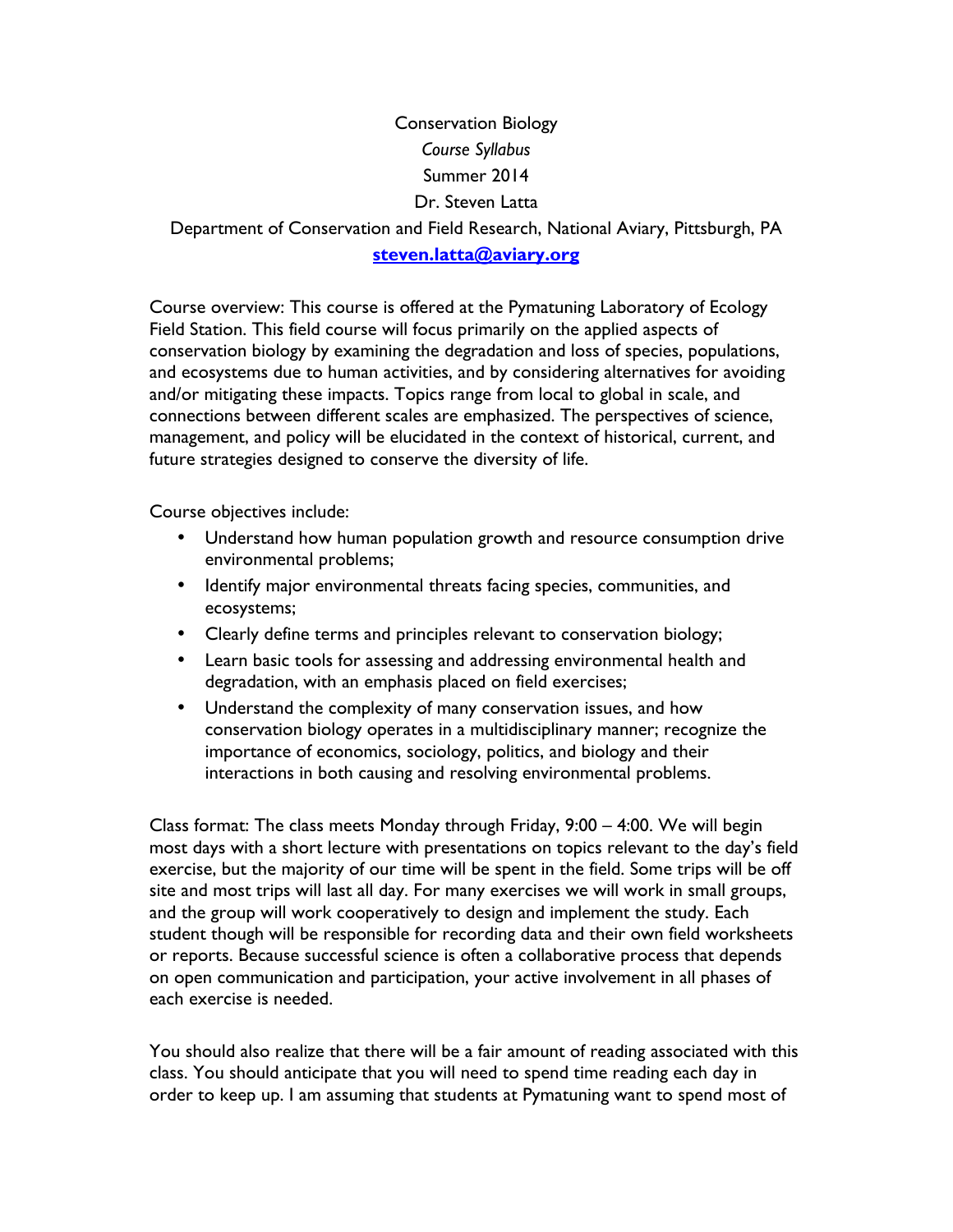their time in the field, so lectures are kept to a minimum, and readings will be relied on to convey key points, theory, and background for the principles of conservation biology that will be demonstrated in field exercises.

Required books: Primack, R. B. 2010. Essentials of Conservation Biology, fifth edition. Sinauer Assoc., Sunderland, MA. There is no field exercise manual for this course at Pymatuning. Instead, we will provide you with the necessary written materials. You may, however, want to bring a 1", 3-ring binder in which to keep the distributed materials.

Other readings will be assigned daily.

Problem sets, Projects, Presentations, and Examinations:

Problem sets: Throughout the session a variety of worksheets, problem sets, short reports, or opinion pieces will be assigned to accompany daily field or classroom exercises. Some of these will involve data gathering in the field. In most cases you will be welcomed, or even encouraged, to work in small groups on these problem sets.

We will be taking several day-long field trips as part of this class. While this experiential learning is not likely to require data sets or analyses, I will ask each of you to submit three short answer/short essay questions (with answers) that summarize important points that you learned through this field trip. These questions and answers will be graded based on their quality and comprehensiveness. You are welcome to share these with your classmates, as some may also show up on the exam.

Project and Presentation: Each student will be expected to complete a project that focuses on defining approaches to address some issue relevant to conservation biology. Work will be done individually to research the issue and present the issue to classmates. Some possible issues include the future of the Endangered Species Act, salvage logging, the role of indigenous people within protected areas, or limits to human populations. You will first prepare an annotated bibliography summarizing key papers related to your subject. Presentations of your report will then be made to the entire class through a Powerpoint presentation or other format. Each student will also present a written report characterizing the issue. Some time will be made available for students to work on projects throughout the session, but you will also be expected to use your weekends wisely.

Examinations: There will be one final exam in the course which will be given on May 31. The exam will be worth 30% of your final grade and will consist of definitions, matching, and short answers. Material presented in lectures, derived from field exercises, appearing in problem sets or worksheets, or presented in assigned readings may be on the exam.